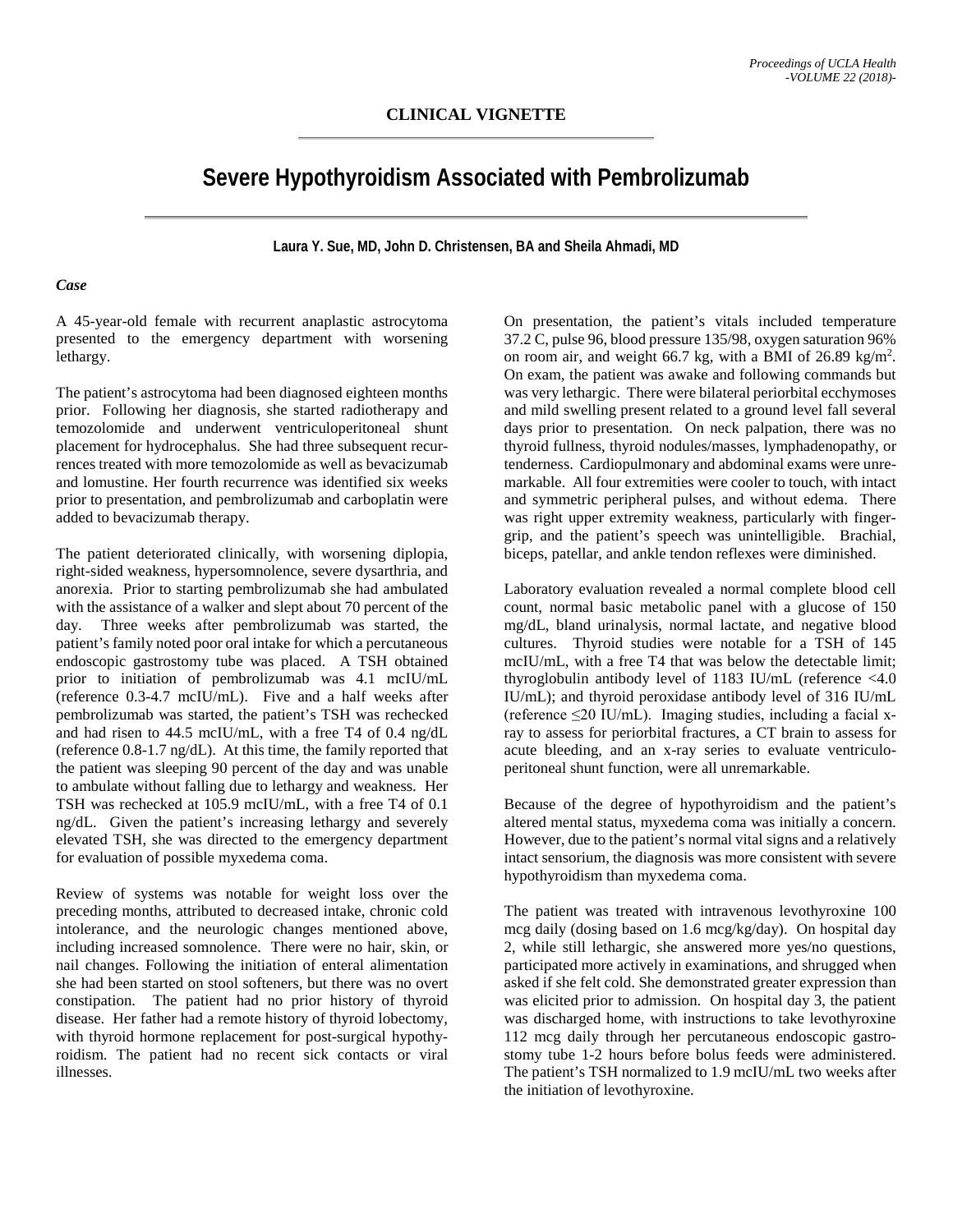#### *Discussion*

Programmed cell death-1 protein (PD-1) binds to Programmed death-1 ligand 1 (PD-L1) in an interaction important for maintaining peripheral immune tolerance. This interaction is also exploited by cancer cells, which aberrantly express PD-1 on their cell surfaces to avoid induction of apoptosis by natural killer (NK) cells and others. $1-3$  Immune checkpoint inhibitors, including the PD-1 inhibitor pembrolizumab, have proven effective in treating many solid organ malignancies.<sup>1,2</sup> Among other adverse effects, however, thyroid disease has been reported in literature<sup>2-7</sup> with some estimates involving up to  $10-15%$ of patients.<sup>2-5,8</sup>

In general, the clinical course of thyroid disease associated with immune checkpoint inhibitors begins with hyperthyroidism, indicated by decreased TSH and elevated free T4 values, with subsequent progression to hypothyroidism.<sup>2-4</sup> The hyperthyroidism stage is most commonly asymptomatic, beginning three to six weeks following initiation of immune checkpoint inhibitors and lasting a median of six weeks.<sup>2-4</sup> Progression to hypothyroidism, if it occurs, will usually develop by ten weeks after starting immune checkpoint inhibitors. 2-4 Of note, there is a spectrum of clinical thyroid dysfunction, with some developing isolated hypothyroidism without thyrotoxicosis and some developing antibody-negative hypothyroidism.<sup>3,5</sup> Interestingly, one patient developed biochemically euthyroid Graves' ophthalmopathy rather than the more commonly reported clinical presentation of a destructive thyroiditis.<sup>7</sup>

The mechanism of the thyroid dysfunction is not completely understood, but is thought to be distinct from a simple unmasking phenomenon of thyroid cells to the immune system.5,8 A recent study demonstrated that immune checkpoint inhibitor-induced hypothyroidism was associated with alterations in the relative number of circulating NK cells as well as a decrease in immunosuppressive monocytes, indicating that an immune lineage alteration is likely responsible in part for increased autoimmunity in these conditions.<sup>8</sup>

The management of thyroid disease associated with novel checkpoint inhibitors is similar to the management of other cases of hypothyroidism. Thyroid hormone replacement with levothyroxine is started at a dose of roughly 1.2-1.6 mcg/kg daily, <sup>9</sup> although some recommend starting at a lower dose of levothyroxine 50 mcg daily. <sup>10</sup> The levo-thyroxine dose is titrated to normalization of thyroid function tests.<sup>2,3</sup> In one study, all patients started on levothyroxine therapy required continued thyroid hormone replacement at 14 months to maintain a euthyroid state.<sup>3</sup> Our patient's severe hypothyroidism was fortunately diagnosed prior to progression to myxedema coma, which has high mortality and would be treated with intravenous levothyroxine and intravenous liothyronine. Scoring systems have been developed to diagnose patients with myxedema coma as well as to identify those at risk of developing myxedema coma. 11,12

We report a case of severe hypothyroidism associated with the PD-1 inhibitor pembrolizumab in a patient without baseline thyroid disease. The patient developed severe biochemical and clinical hypothyroidism, with profoundly elevated thyroid autoantibody titers, only three weeks after the initiation of pembrolizumab. Measurement of baseline thyroid function tests prior to starting therapy with immune checkpoint inhibitors, as well as routine thyroid function test monitoring while on therapy, should be considered.

### **REFERENCES**

- 1. **Shimizu T, Seto T, Hirai F, Takenoyama M, Nosaki K, Tsurutani J, Kaneda H, Iwasa T, Kawakami H, Noguchi K, Shimamoto T, Nakagawa K**. Phase 1 study of pembrolizumab (MK-3475; anti-PD-1 monoclonal antibody) in Japanese patients with advanced solid tumors. *Invest New Drugs*. 2016 Jun;34(3):347-54. doi: 10.1007/ s10637-016-0347-6. Epub 2016 Mar 22. PubMed PMID: 27000274; PubMed Central PMCID: PMC4859860.
- 2. **Lomax AJ, Lim J, Cheng R, Sweeting A, Lowe P, McGill N, Shackel N, Chua EL, McNeil C**. Immune Toxicity with Checkpoint Inhibition for Metastatic Melanoma: Case Series and Clinical Management. *J Skin Cancer*. 2018 Jan 21;2018:9602540. doi: 10.1155/2018/ 9602540. eCollection 2018. PubMed PMID: 29610684; PubMed Central PMCID: PMC5828308.
- 3. **Iyer PC, Cabanillas ME, Waguespack SG, Hu MI, Thosani S, Lavis VR, Busaidy NL, Subudhi SK, Diab A, Dadu R**. Immune-Related Thyroiditis with Immune Checkpoint Inhibitors. *Thyroid*. 2018 Oct;28(10):1243- 1251. doi: 10.1089/thy.2018.0116. PubMed PMID: 30132401; PubMed Central PMCID: PMC6157359.
- 4. **Jaafar J, Fernandez E, Alwan H, Philippe J**. Programmed cell death-1 and programmed cell death ligand-1 antibodies-induced dysthyroidism. *Endocr Connect*. 2018 May;7(5):R196-R211. doi: 10.1530/EC-18-0079. Review. PubMed PMID: 29739808; PubMed Central PMCID: PMC5937198.
- 5. **Barroso-Sousa R, Barry WT, Garrido-Castro AC, Hodi FS, Min L, Krop IE, Tolaney SM**. Incidence of Endocrine Dysfunction Following the Use of Different Immune Checkpoint Inhibitor Regimens: A Systematic Review and Meta-analysis. *JAMA Oncol*. 2018 Feb 1;4(2):173-182. doi: 10.1001/jamaoncol.2017.3064. Pub Med PMID: 28973656; PubMed Central PMCID: PMC5838579.
- 6. **de Filette J, Jansen Y, Schreuer M, Everaert H, Velkeniers B, Neyns B, Bravenboer B**. Incidence of Thyroid-Related Adverse Events in Melanoma Patients Treated With Pembrolizumab. *J Clin Endocrinol Metab*. 2016 Nov;101(11):4431-4439. Epub 2016 Aug 29. PubMed PMID: 27571185; PubMed Central PMCID: PMC5095250.
- 7. **Park ESY, Rabinowits G, Hamnvik OR, Dagi LR**. A case of Graves' ophthalmopathy associated with pembro-